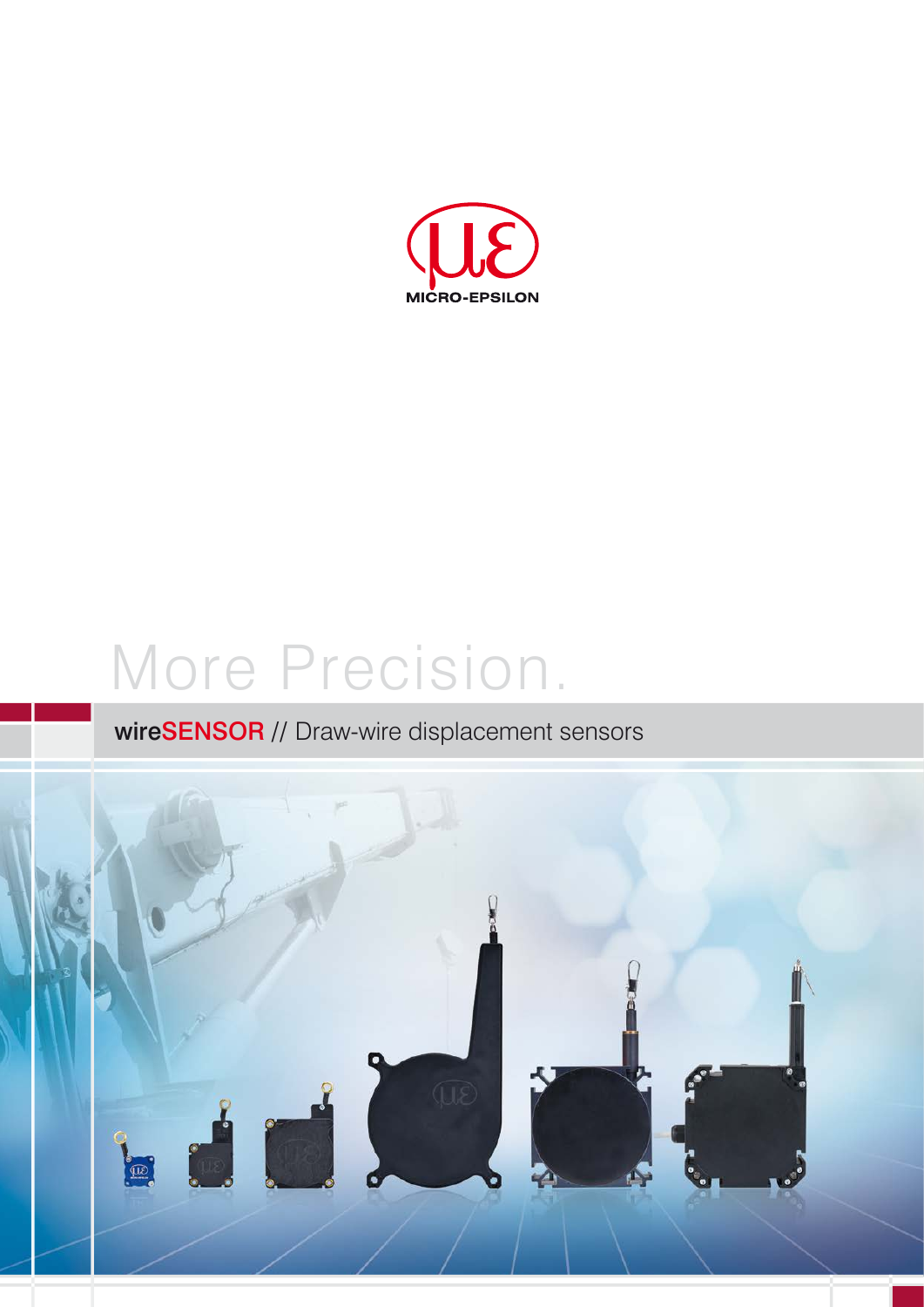## 32 Miniature draw-wire sensors for test applications with the state of the MT



- *Ideal for extremely high accelerations*
- *Easy, quick and flexible installation*
- *Potentiometer output*

MT model



Dimensions in mm, not to scale.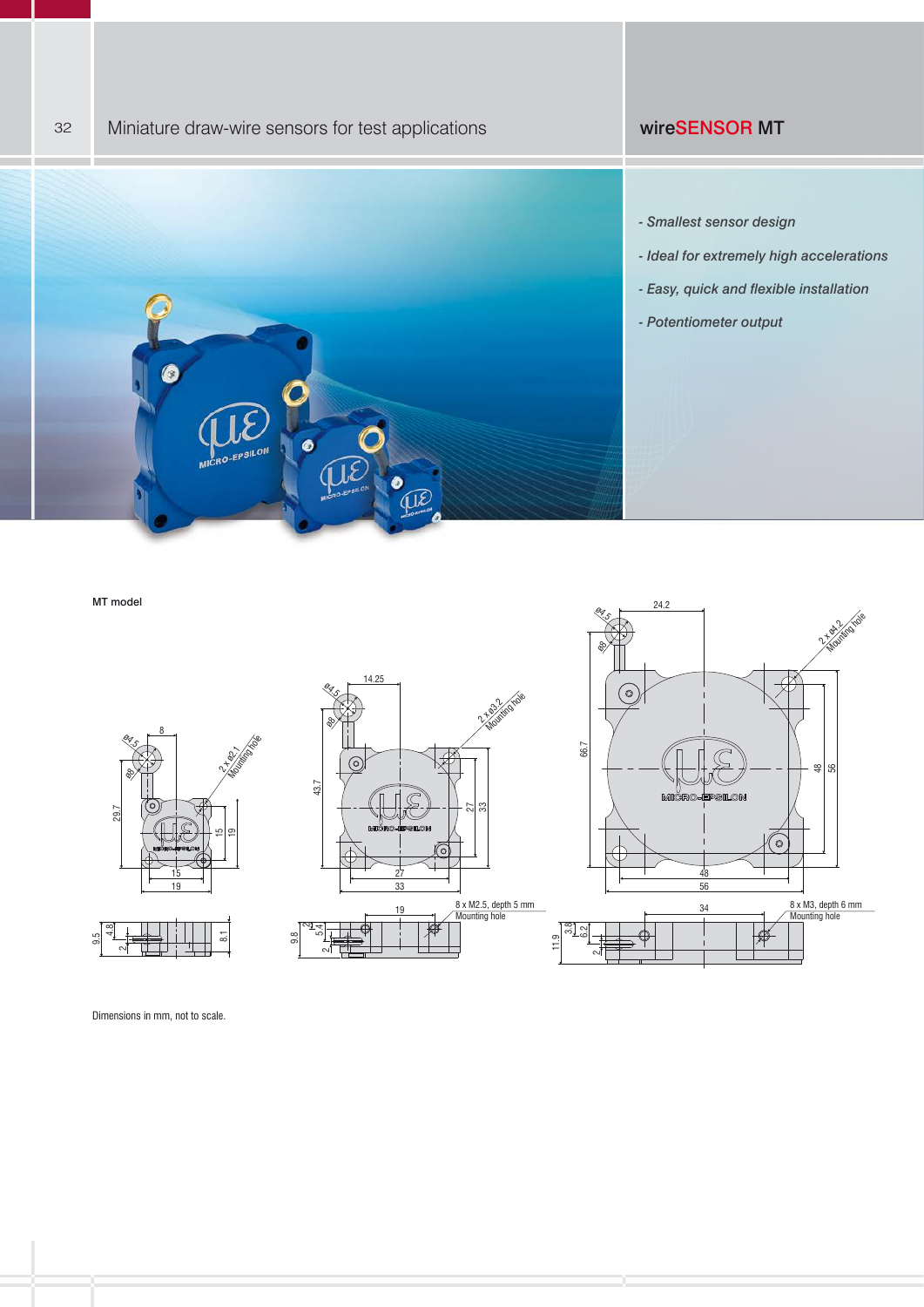| <b>Model</b>                    |                   | <b>WDS-40-MT19-P</b>                                     | <b>WDS-80-MT33-P</b>                         | <b>WDS-130-MT56-P</b>    |
|---------------------------------|-------------------|----------------------------------------------------------|----------------------------------------------|--------------------------|
| Measuring range                 |                   | 40 mm                                                    | 80 mm                                        | 130 mm                   |
| Analog output                   |                   |                                                          | Potentiometer                                |                          |
| Resolution                      |                   |                                                          | towards infinity                             |                          |
| Linearity                       | $\leq$ ±0.4 % FSO |                                                          | $\leq \pm 0.32$ mm                           | $\leq \pm 0.52$ mm       |
|                                 | $\leq$ ±1 % FSO   | $\leq \pm 0.4$ mm                                        |                                              | $\overline{\phantom{a}}$ |
| Sensor element                  |                   |                                                          | Conductive plastic potentiometer             |                          |
| Wire extension force (max.)     |                   | approx. 2 N                                              | approx. 1.5 N                                | approx. 1 N              |
| Wire retraction force (min.)    |                   | approx. 0.7 N                                            | approx. 0.5 N                                | approx. 0.3 N            |
| Wire acceleration (max.)        |                   | approx. 60 g                                             | approx. 60 g                                 | approx. 15 g             |
| Material                        | Housing           |                                                          | Aluminum                                     |                          |
|                                 |                   | Measuring wire Polyamide-coated stainless steel (ø 0.36) | Polyamide-coated stainless steel (ø 0.45)    |                          |
| Wire mounting                   |                   |                                                          | Eyelet ( $\varnothing$ 4.5 mm)               |                          |
| Mounting                        |                   | Through-holes ø 2.1 mm                                   | Through-holes ø 3.2 mm                       | Through-holes ø 4.2 mm   |
|                                 | Storage           |                                                          | $-40 + 85$ °C                                |                          |
| Temperature range               | Operation         |                                                          | $-40 + 85$ °C                                |                          |
| Connection                      |                   |                                                          | Stranded wires, approx. 6 cm                 |                          |
| Shock (DIN EN 60068-2-27)       |                   |                                                          | 50 g / 10 ms in 1 direction, 1000 shocks     |                          |
| Vibration (DIN EN 60068-2-6)    |                   |                                                          | 20 g / 20  2000 Hz in 3 axes, 10 cycles each |                          |
| Protection class (DIN EN 60529) |                   |                                                          | <b>IP50</b>                                  |                          |
| Weight                          |                   | approx. 8 g                                              | approx. 22 g                                 | approx. 82 g             |
| $ECO = E$ ull Coolo Output      |                   |                                                          |                                              |                          |

FSO = Full Scale Output Specifications for analog outputs from page 54 onwards.

## Article designation

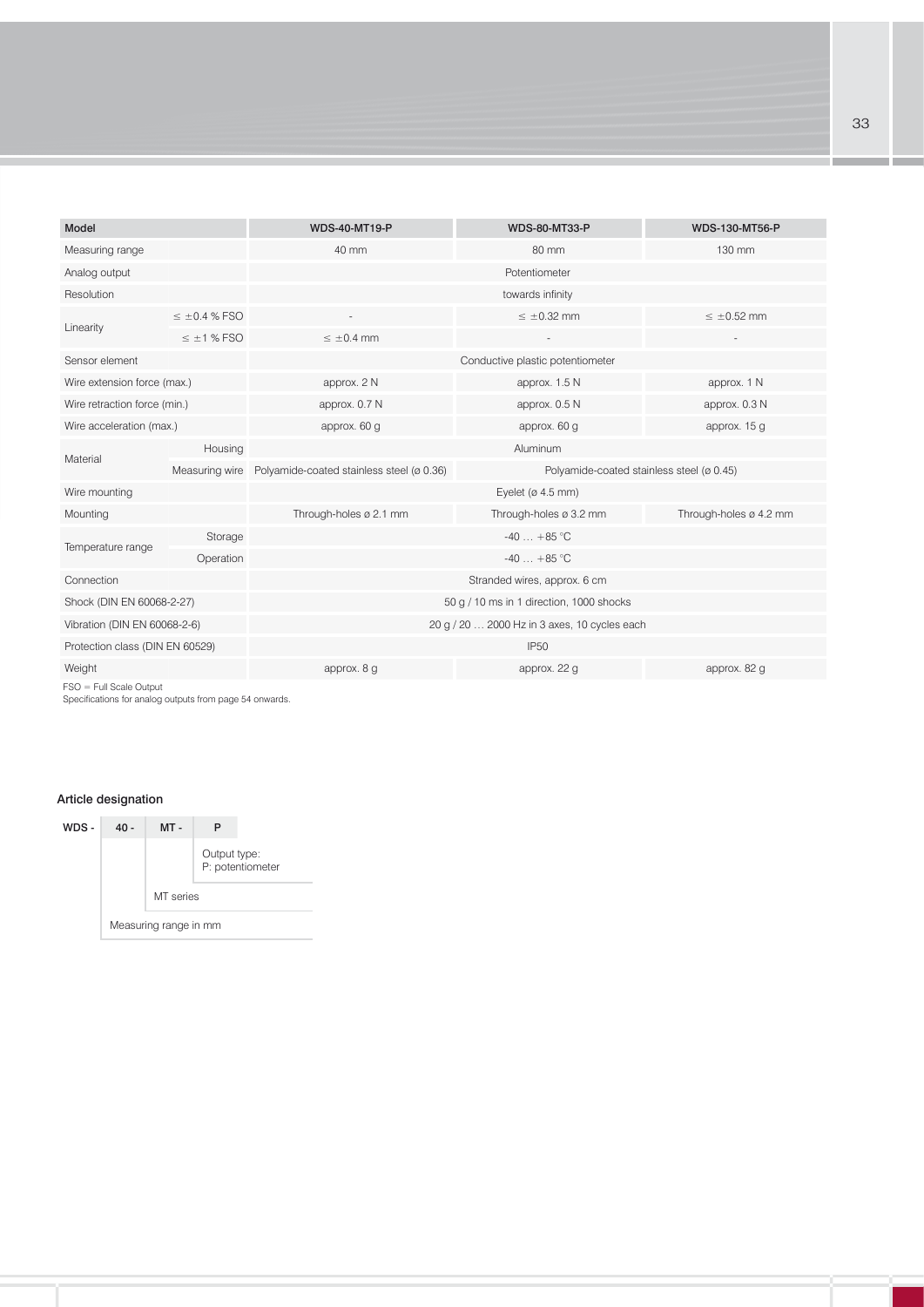|         | Wire deflection pulleys for external installation                                   |
|---------|-------------------------------------------------------------------------------------|
| TR1-WDS | Wire deflection pulley, adjustable, for sensors with a wire diameter $\leq 0.45$ mm |
| TR3-WDS | Wire deflection pulley, fixed, for sensors with a wire diameter $\leq 0.45$ mm      |
| TR4-WDS | Wire deflection pulley, fixed, for sensors with a wire diameter of 0.8 mm to 1 mm   |

#### TR1-WDS

Wire deflection pulley, adjustable, for sensors with a wire diameter  $\leq 0.45$  mm







Wire deflection pulley, fixed, for sensors with a wire diameter  $\leq 0.45$  mm

TR3-WDS

TR4-WDS<br>Wire deflection pulley, fixed, for sensors with a wire diameter of 0.8 mm to 1 mm



Dimensions in mm, not to scale.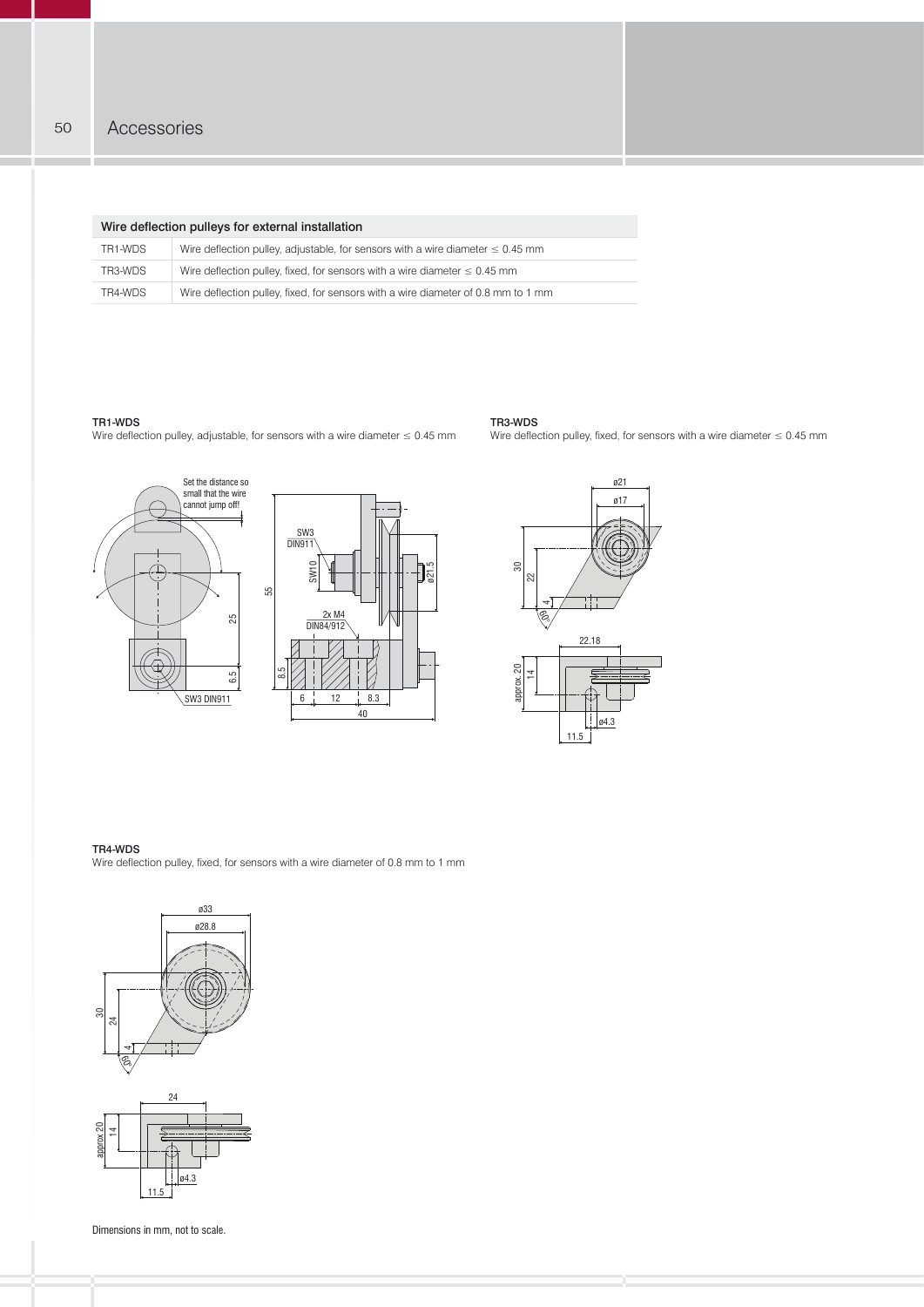#### Accessories

| AULUSSUITUS          |                                                                                                                                                    |
|----------------------|----------------------------------------------------------------------------------------------------------------------------------------------------|
| WE-xxxx-M4           | Wire extension with M4 wire connection, x=wire length                                                                                              |
| WE-xxxx-Clip         | Wire extension with eyelet, $x =$ wire length                                                                                                      |
| WE-xxx-Clip-WSS      | Wire extension with clip and uncoated wire d=0.45 mm                                                                                               |
| WE-xxxx-Ring-PW      | Wire extension with plastic ring and<br>para-aramid wire, 1 mm                                                                                     |
| GK1-WDS              | Fork head for M4                                                                                                                                   |
| MH1-WDS              | Magnetic holder for wire attachment                                                                                                                |
| MH <sub>2</sub> -WDS | Magnetic holder for sensor mounting                                                                                                                |
| MT-60-WDS            | Mounting clamps for WDS-P60                                                                                                                        |
| FC <sub>8</sub>      | Mating plug for WDS straight, 8-pin                                                                                                                |
| FC8/90               | Mating plug, 90° angled for WDS                                                                                                                    |
| PC3/8-WDS            | Sensor cable, 3 m long                                                                                                                             |
| PS2020               | Power supply unit 24 V / 2.5 A; input 100-240 VAC,<br>output 24 VDC / 2.5 A; mounting onto symmetrical<br>standard rail 35 mm x 7.5 mm, DIN 50022) |
| WDS-MP60             | Mounting plate for P60 models                                                                                                                      |
| PC2/10-WDS-A         | Cable for SSI encoder, 2 m long                                                                                                                    |
| PC2/10-WDS-E         | Cable for incremental encoder, 2 m long                                                                                                            |
| PC10/10-WDS-A        | Cable for SSI encoder, 10 m long                                                                                                                   |
| PC10/10-WDS-E        | Cable for incremental encoder, 10 m long                                                                                                           |
|                      |                                                                                                                                                    |



### WDS-MP60

Mounting plate for P60 models





#### Installation instructions:

Wire attachment: during installation, do not allow at any time the measuring wire to freely return.

Angle of wire outlet: Make sure during installation that the wire outlet is straight (tolerance of  $\pm 3^{\circ}$ ). Exceeding this tolerance leads to increased wear of the wire material and on the wire outlet.



Dimensions in mm, not to scale.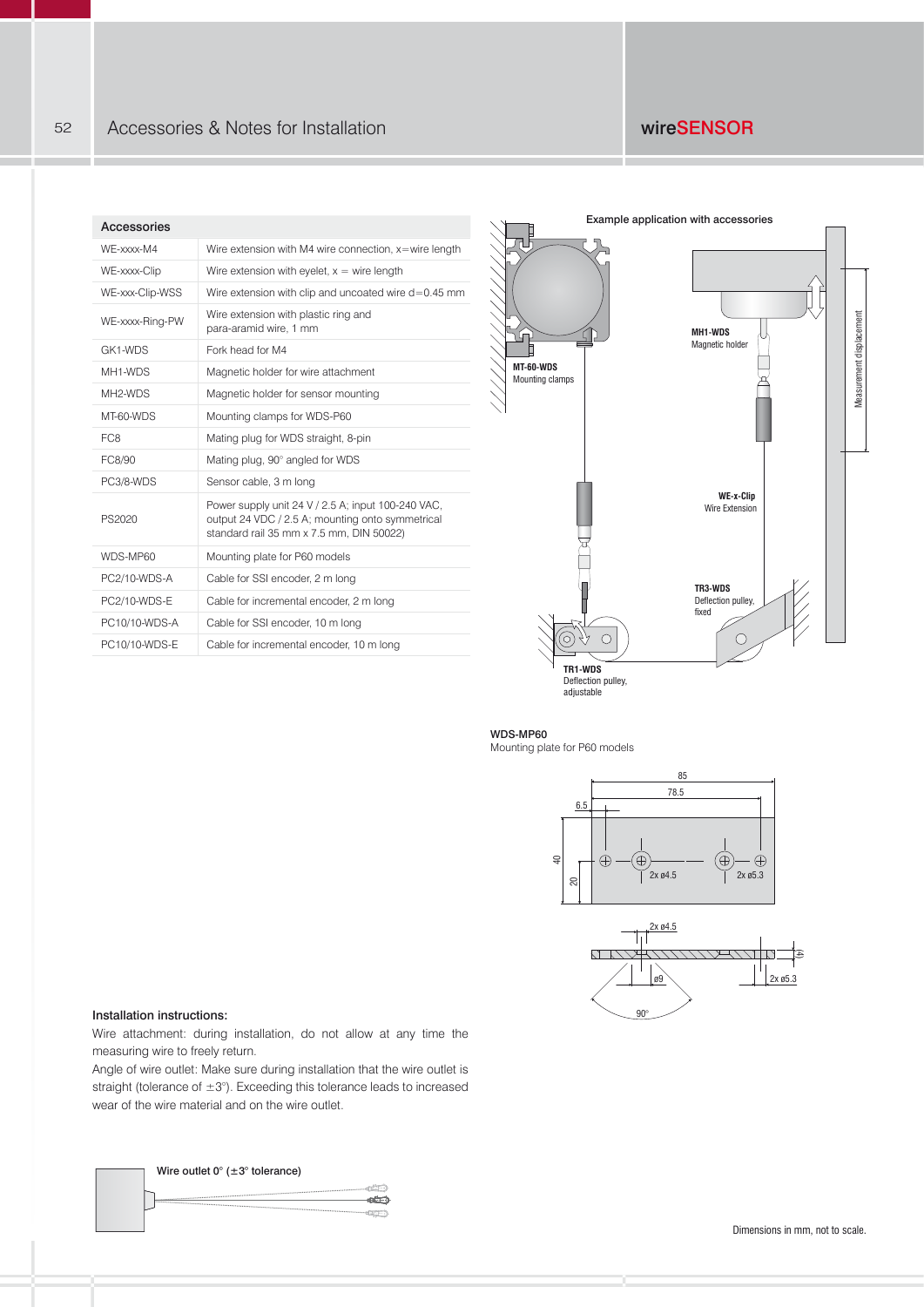#### WE-xxxx-M4

Wire extension with M4 wire connection, x=wire length



#### WE-xxxx-Clip

Wire extension with eyelet,  $x =$  wire length



#### MH1-WDS

Magnetic holder for wire attachment



MH2-WDS Magnetic holder for sensor mounting



#### GK1-WDS Fork head for M4



MT-60-WDS Mounting clamps for WDS-P60

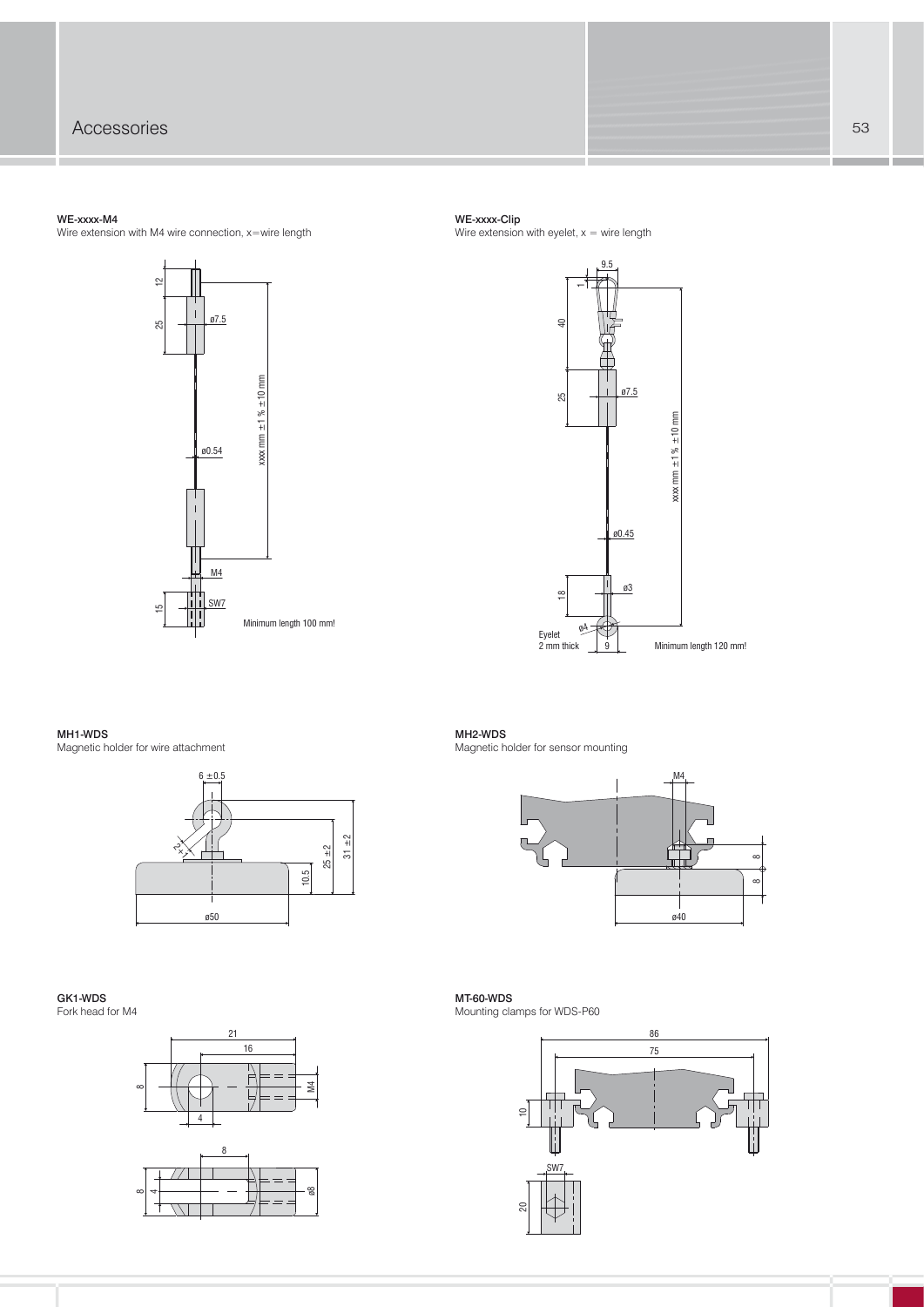| Output                                        |                                        | <b>Connector M16</b><br>$-SA / -SR$ | Integrated cable<br>$-CA / -CR$      | Open contacts                                                       |
|-----------------------------------------------|----------------------------------------|-------------------------------------|--------------------------------------|---------------------------------------------------------------------|
|                                               |                                        |                                     |                                      |                                                                     |
| Potentiometer output (P)                      |                                        |                                     |                                      |                                                                     |
| Input voltage                                 | max. 32 VDC with 1 kOhm / max. 1 W     |                                     |                                      |                                                                     |
| Resistance                                    | 1 kOhm $\pm$ 10 % (resistance divider) |                                     |                                      |                                                                     |
| Temperature coefficient $\pm 0.0025$ % FSO/°C |                                        |                                     |                                      |                                                                     |
|                                               |                                        | Sensor side                         |                                      |                                                                     |
|                                               |                                        | $1 =$ Input +                       | White $=$ Input $+$                  | $1 =$ Input +<br>(2) WIPER                                          |
|                                               |                                        | $2 =$ Ground<br>$3 =$ Signal        | $Brown = Ground$<br>$Green = Signal$ | $2 =$ Signal<br>$\neg$ 3) cw<br>ccw(1)<br>$3 =$ Ground<br>CLOCKWISE |

| Voltage output (U)                           |                                             |                              |                                                         |  |
|----------------------------------------------|---------------------------------------------|------------------------------|---------------------------------------------------------|--|
| Supply voltage                               | 14  27 VDC (non-stabilized)                 |                              |                                                         |  |
| Current consumption                          | max. 30 mA                                  |                              |                                                         |  |
| Output voltage                               | $010$ VDC<br>Option 0 $\dots$ 5 / $\pm$ 5 V |                              |                                                         |  |
| Load resistance                              | $>5$ kOhm                                   | 6                            |                                                         |  |
| Output noise                                 | 0.5 m $V_{\text{eff}}$                      | Sensor side                  |                                                         |  |
| Temperature coefficient                      | $\pm 0.005$ % FSO/°C                        |                              |                                                         |  |
| Electromagnetic<br>compatibility (EMC)       | EN 61000-6-4<br>EN 61000-6-2                |                              |                                                         |  |
| Adjustment range (if supported by the model) |                                             | $=$ Power supply             | White $=$ Supply                                        |  |
| Zero                                         | $\pm 20$ % FSO                              | $2 =$ Ground<br>$3 =$ Signal | $Brown = Ground$<br>$Green = Signal$<br>Yellow = Ground |  |
| Sensitivity                                  | $\pm 20\%$                                  | $4 =$ Ground                 |                                                         |  |

| Current output (I)                           |                                |                    |                  |
|----------------------------------------------|--------------------------------|--------------------|------------------|
| Supply voltage                               | 14  27 VDC (non-stabilized)    |                    |                  |
| Current consumption                          | max. 35 mA                     |                    |                  |
| Output current                               | 420mA                          |                    |                  |
| Load                                         | $<$ 600 Ohm                    | 5 <sub>o</sub>     |                  |
| Output noise                                 | $<$ 1.6 $\mu$ A <sub>off</sub> |                    |                  |
| Temperature coefficient $\pm 0.01$ % FSO/°C  |                                | 6                  |                  |
| Electromagnetic<br>compatibility (EMC)       | EN 61000-6-4<br>EN 61000-6-2   | Sensor side        |                  |
| Adjustment range (if supported by the model) |                                |                    |                  |
| Zero                                         | $±18\%$ FSO                    | $1 = Power supply$ | White $=$ Supply |
| Sensitivity                                  | ±15%                           | $2 =$ Ground       | $Brown = Ground$ |

54